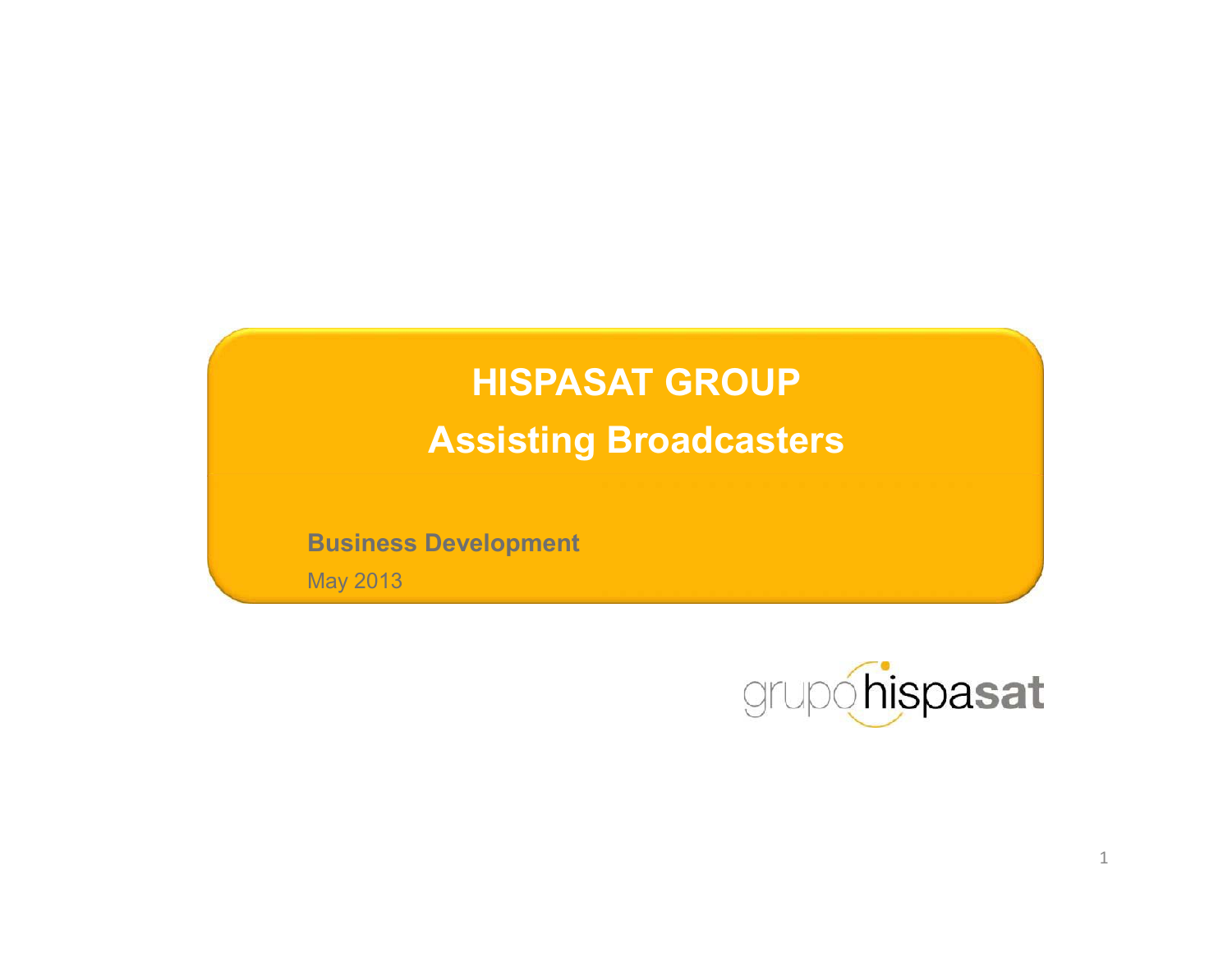### 1. Hispasat Group: present and future

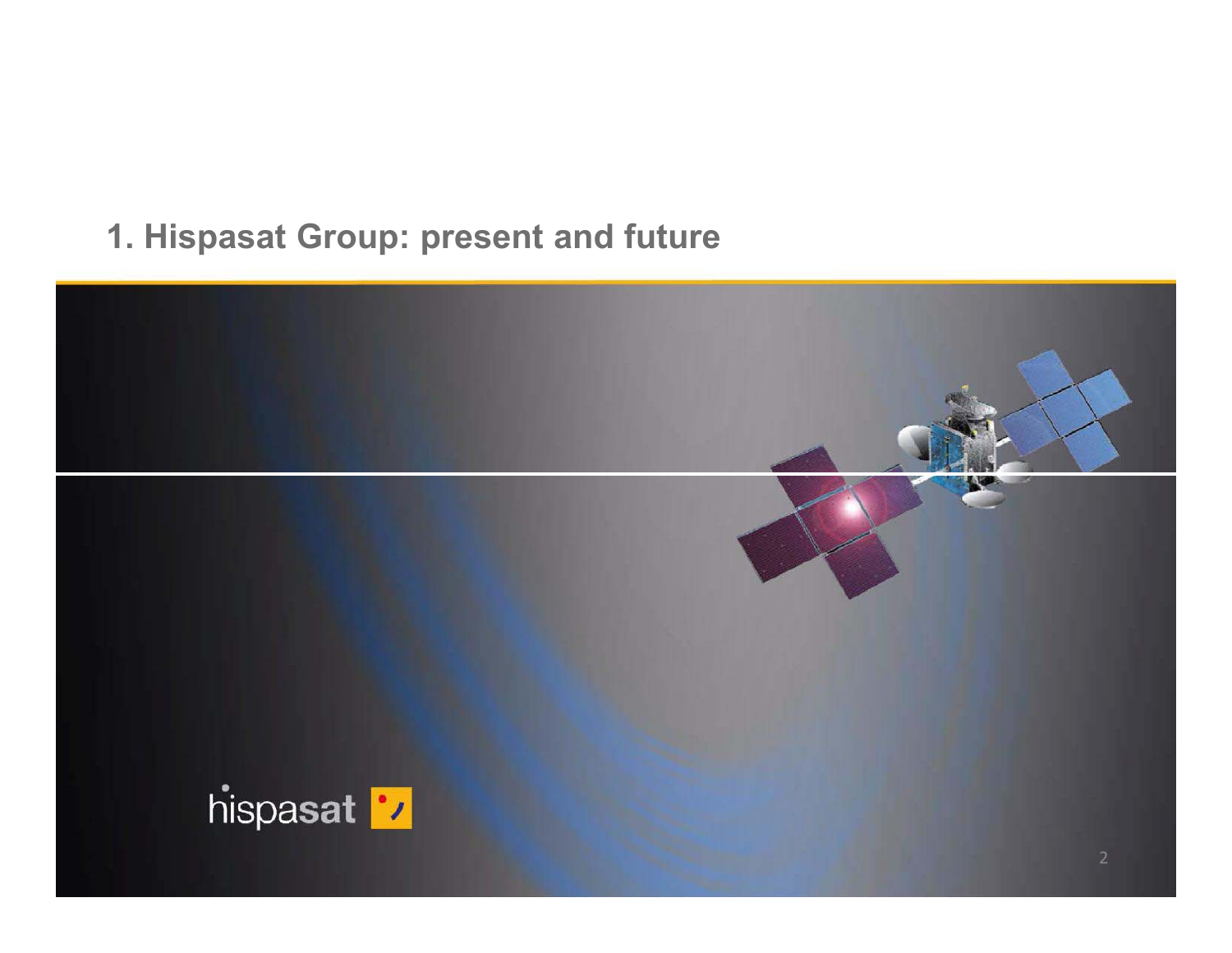#### The company



Satellite communications operator with a significant presence in the Iberian Peninsula and Latin America.

Leader in broadcasting of contents in Spanish and Portuguese.

8<sup>th</sup> operator in the world, with over 20 years of experience.

4<sup>th</sup> satellite operator in terms of income in Latin America.

Firmly ranked in high growth markets with a stable portfolio of strategic clients.

Main telecommunications gateway between Europe and America.

More than 1,250 TV and radio channels, including major DTH platforms.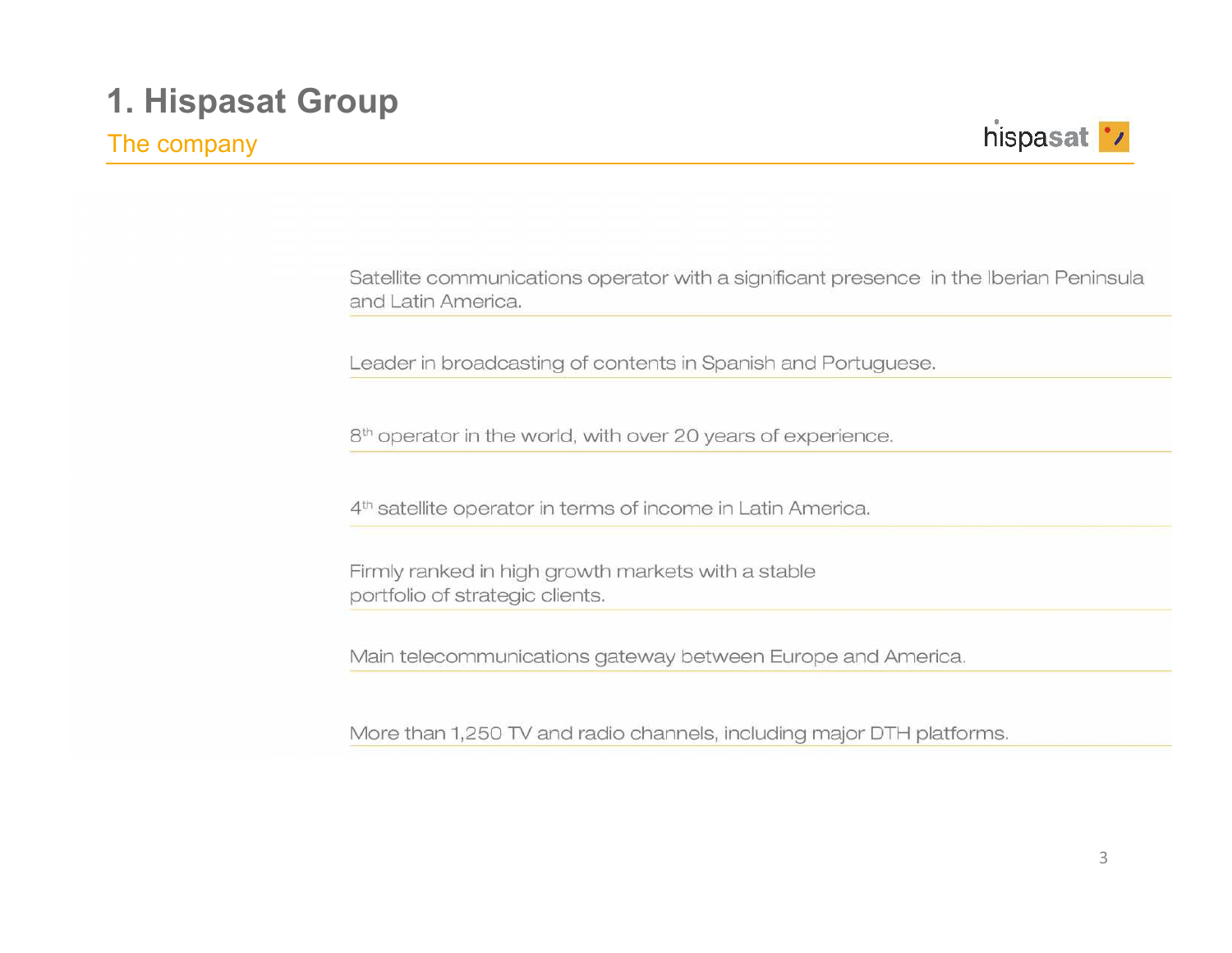#### Satellite Fleet

hispasat '/

| <b>SATELLITES</b><br><b>IN ORBIT</b> |  |                                                 |  |              |  |             |                                                   |  |
|--------------------------------------|--|-------------------------------------------------|--|--------------|--|-------------|---------------------------------------------------|--|
|                                      |  | H <sub>1C</sub> H <sub>1D</sub> H <sub>1E</sub> |  | <b>AMZ 1</b> |  | AMZ 2 AMZ 3 | TRANSPONDERS IN SPOT BEAMS<br>C and Ku BAND IN Ka |  |

A modern fleet of satellites, equipped with the most advanced technology, makes HISPASAT a benchmark satellite operator.

Spainsat satellite at 30° W and Xtar-EUR satellite at 29° E, operated through HISDESAT and dedicated to military communications.

**Recently launched Amazonas 3 satellite**  Latin America

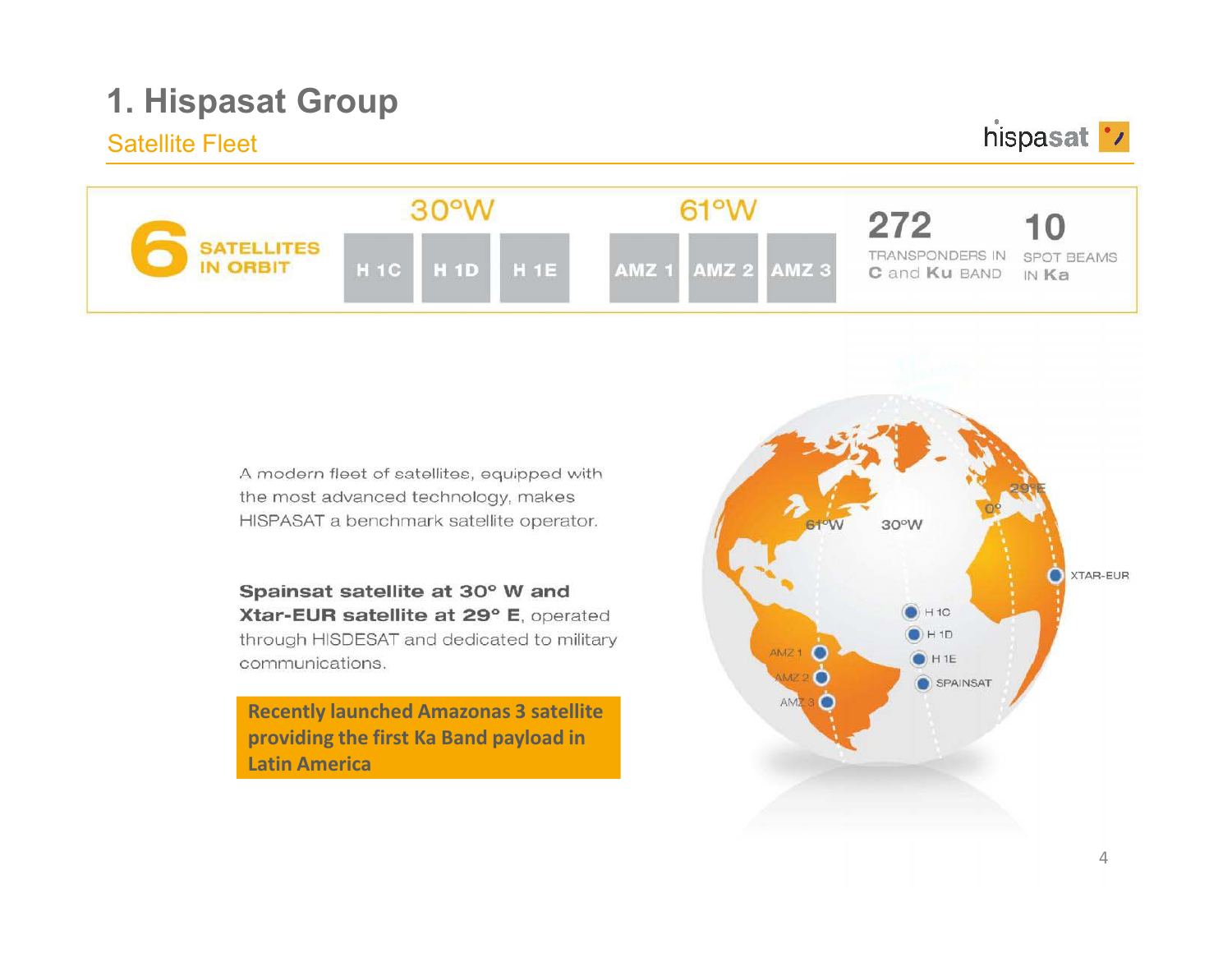### **Satellite Coverage**

hispasat '/

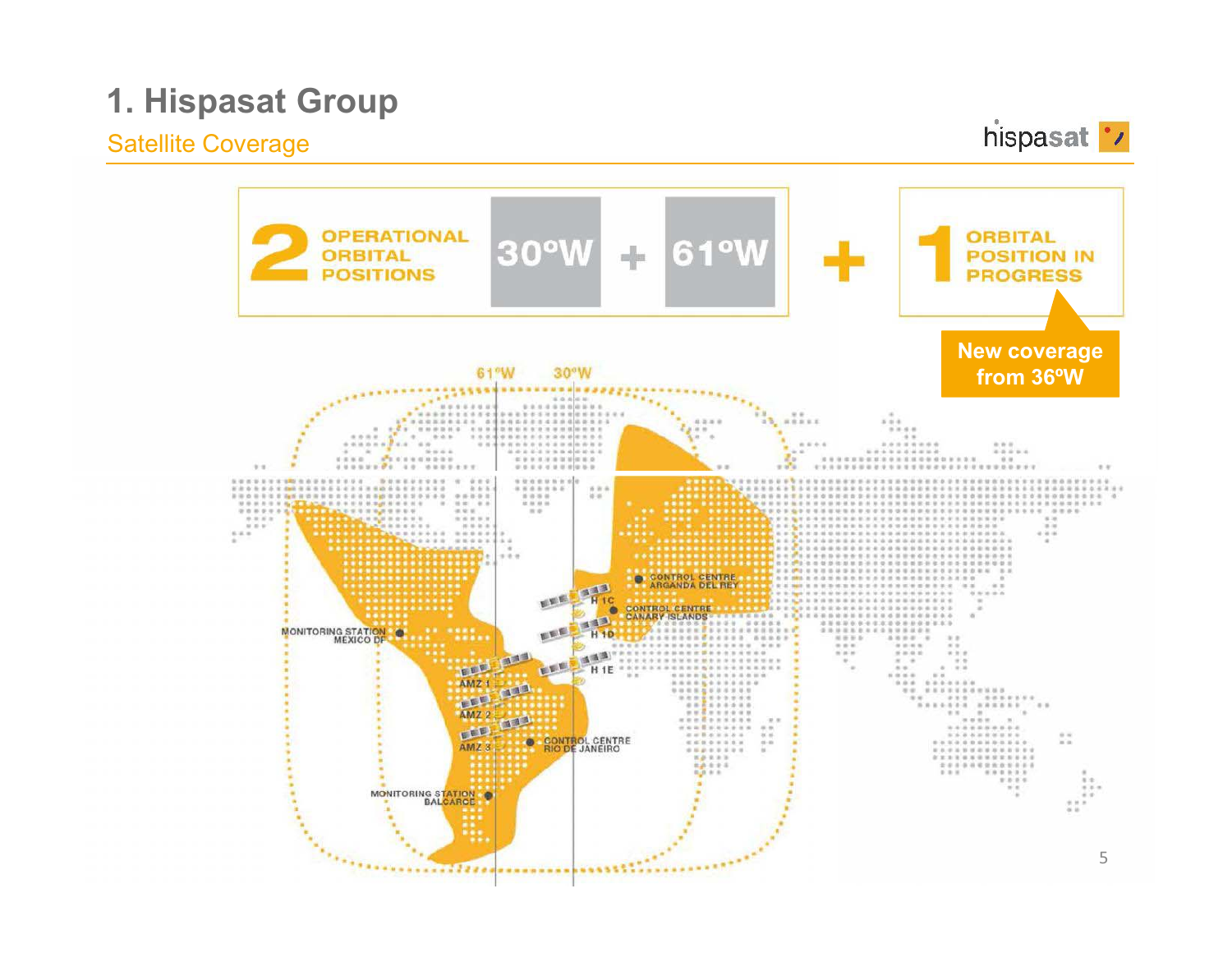#### Future Launches

hispasat '/

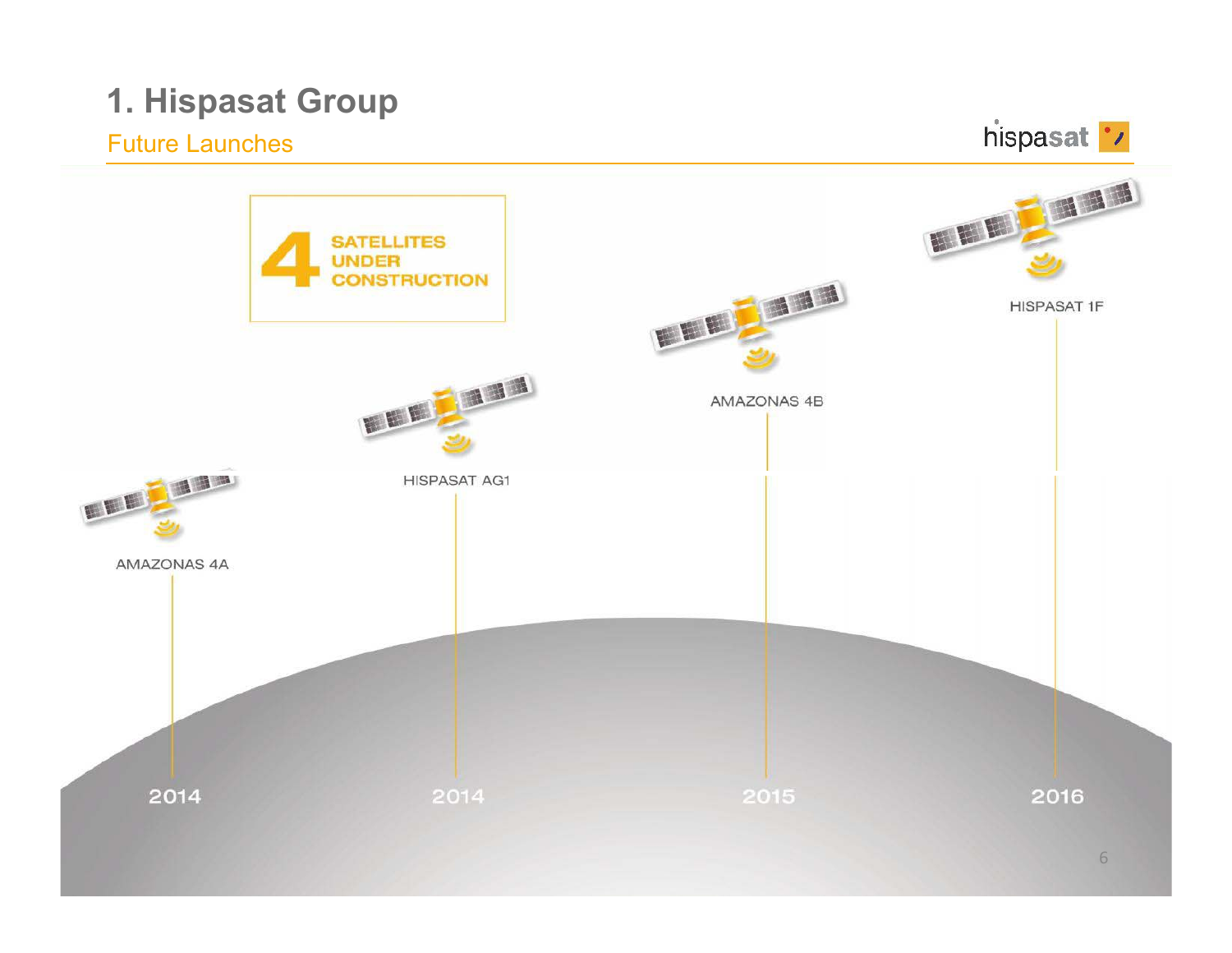### 2. Hispasat Group: Broadcast Market

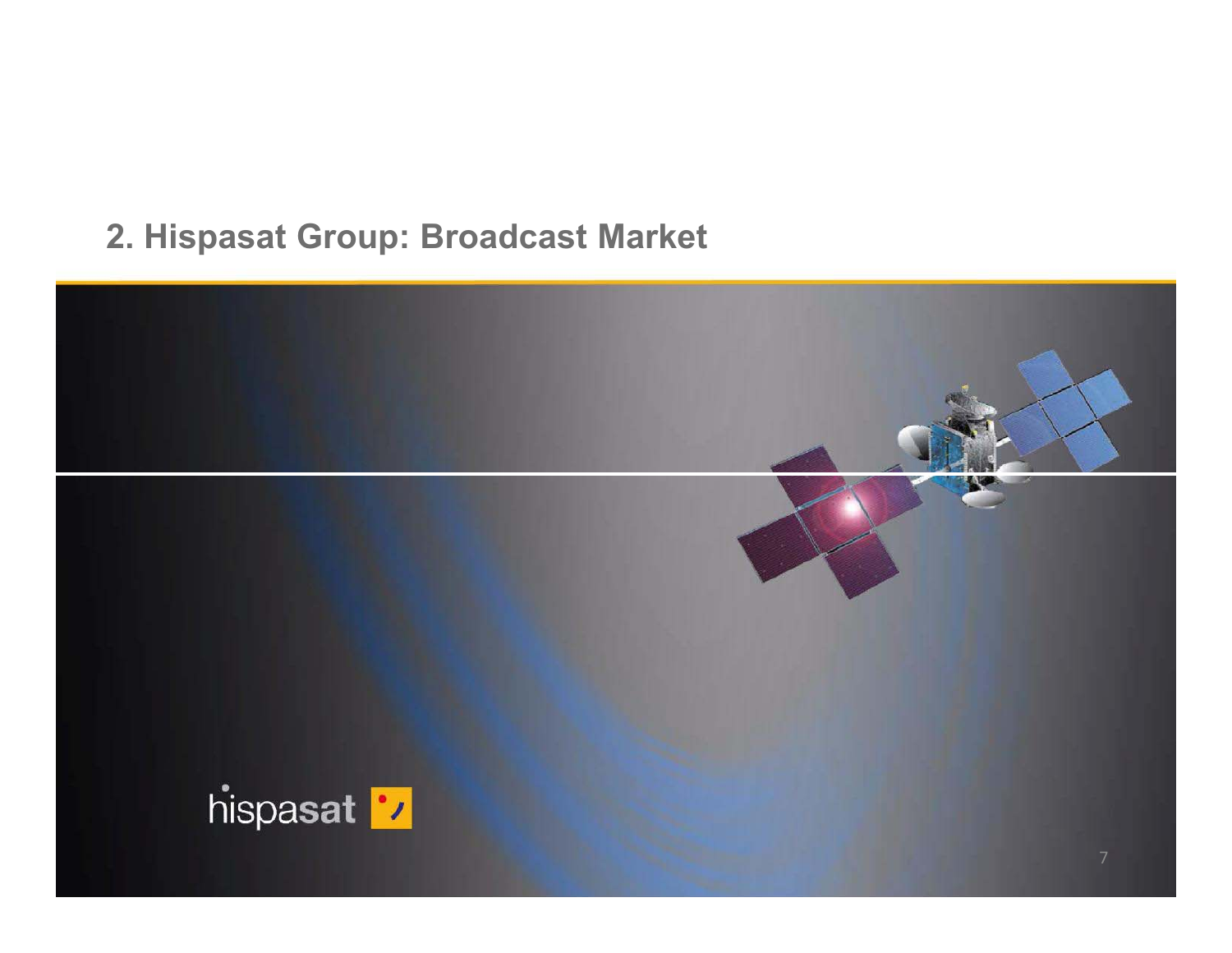#### Satellite Distribution and Contribution services



HISPASAT provides TV and radio distribution and contribution services within the footprint of its satellites located at 30ºW and 61ºW in any of its connectivities: Europe-Europe, America-America, Europe-America, America-Europe.

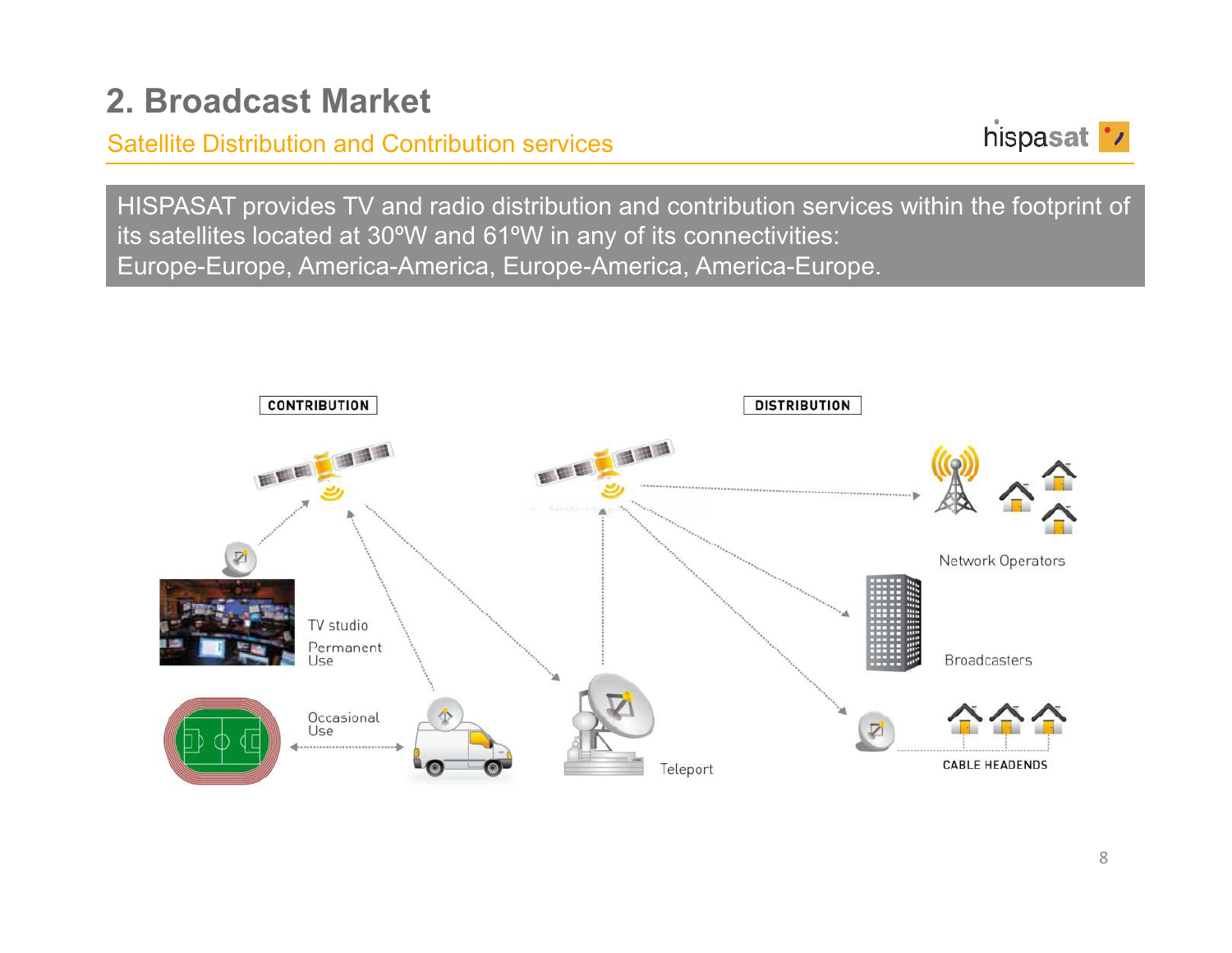#### **Satellite Occasional Contribution Services**





- . Hispasat is able to offer DSNG IP services to its customers using its transportable units, equipped with  $IP$ modem that enables  $an$ hidirectional communications between the remote unit and TV headquarters using Hispasat HUBS
- Hispasat HUBS are located at Hispasat's Control Centers in Guaratiba (Brasil)  $8<sub>l</sub>$ Madrid (Spain)
- The service is offered in the US in partnership with OVERON, that operates DSNG IP equipment in the country and have Teleport facilities in Miami.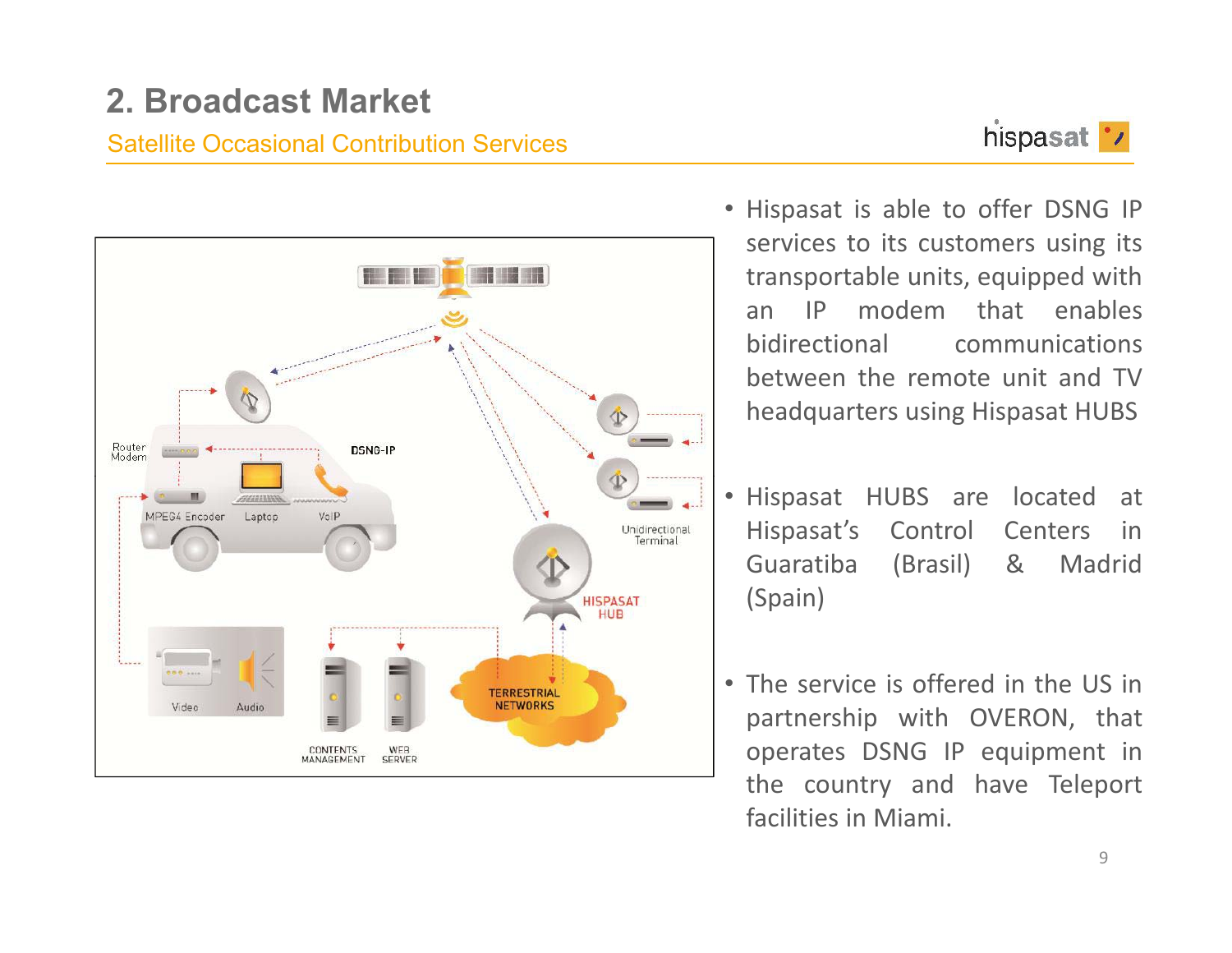Satellite Occasional Contribution Services



**Hispasat is preparing its satellite fleet to attend the demand of satellite capacity that will be boosted by the coming big worldwide events in Brasil**

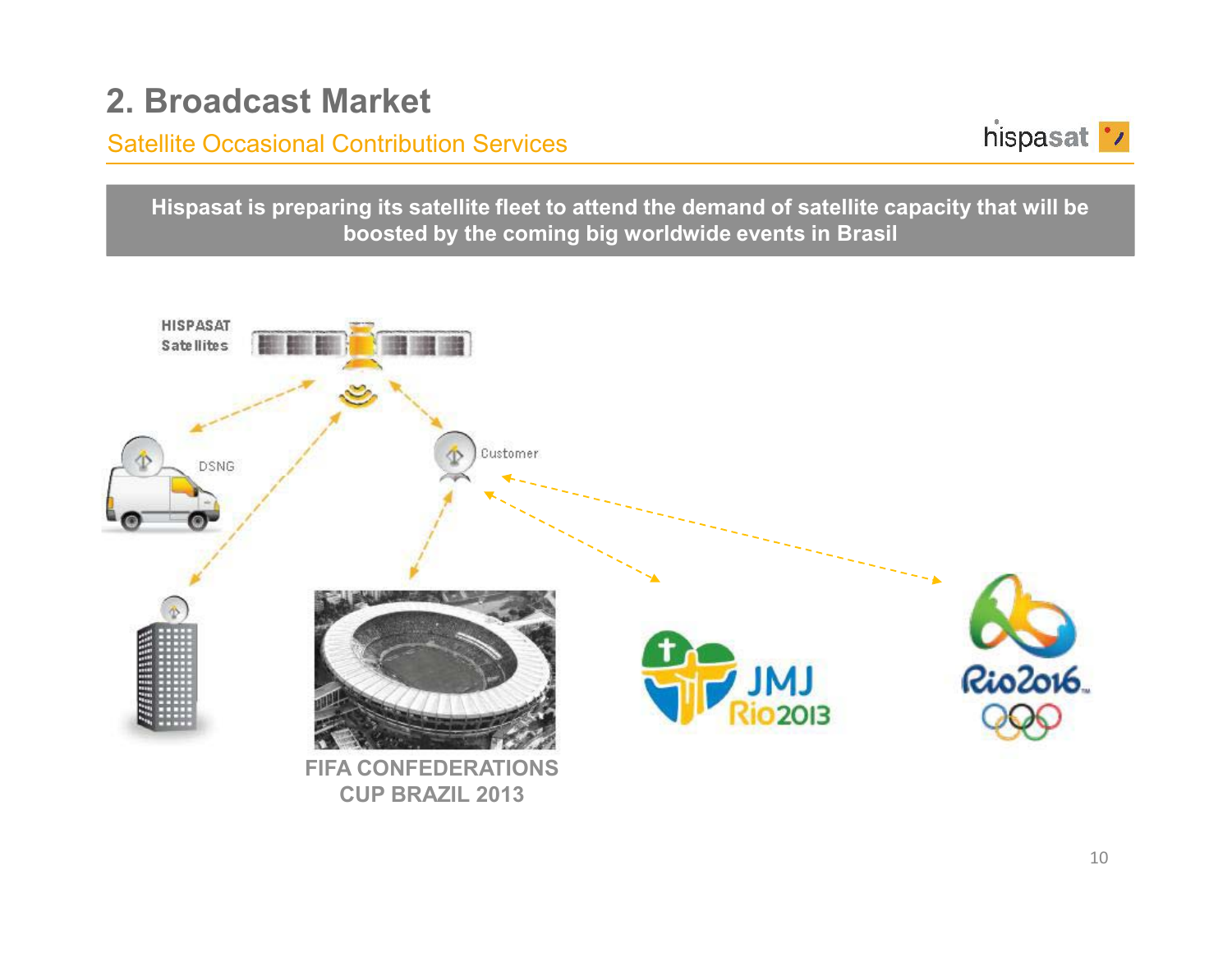### Enhancing satellite coverage for the next big worldwide events



**Amazonas 1 satellite is travelling from 61ºW to 36ºW in order to offer new Ku Band capacity to Europe, North America, and Latina America with connectivities between them**

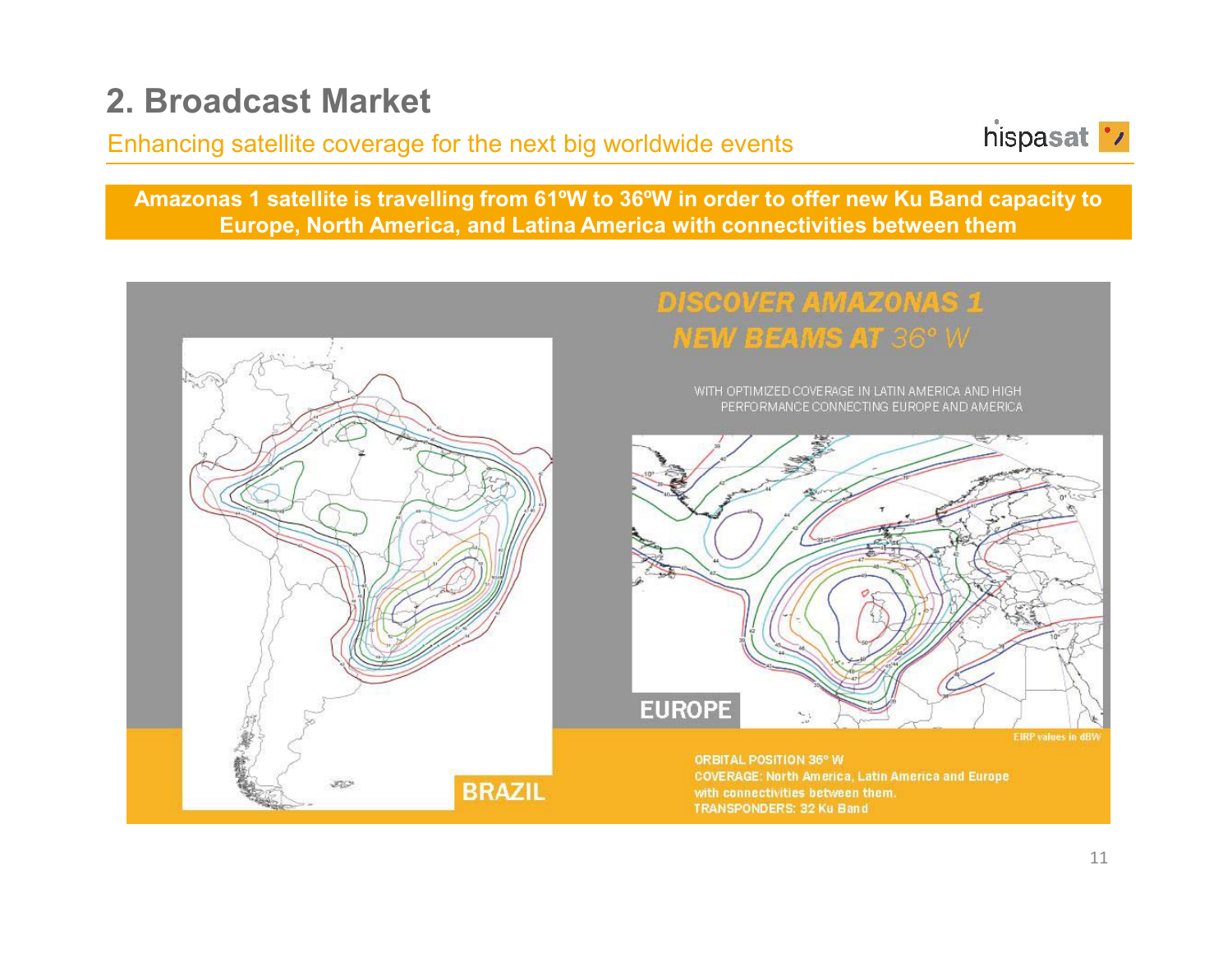#### Enhancing satellite coverage for the next big worldwide events





**This new capacity is ideally designed to offer occasional services**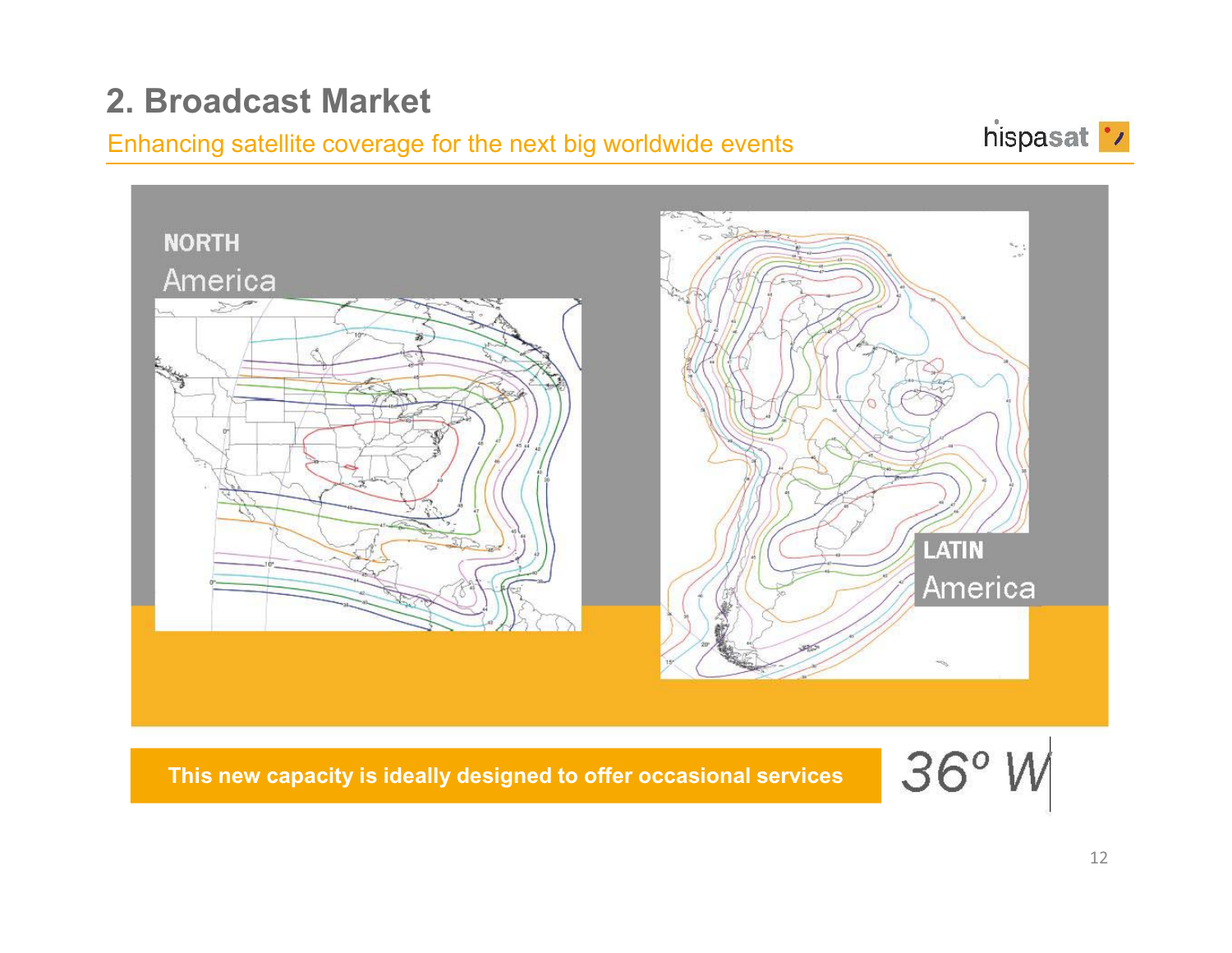### **Ultra High Definition**



Hispasat is launching a 4K promotional channel in Europe and Central / North America in Q2 2013. Extension to LATAM is planned shortly.

- Objectives:
	- Promote the adoption of UHD. Create awareness.
	- Facilitate tests.
	- Linking brand to new technology. Claim innovation.
- Done in cooperation with partners: TV Set manufacturers, encoders' manufacturers, content providers...
- Content will be built over time:
	- A piece from RTVE (Spanish Public Broadcaster) is already available
	- Ongoing discussions with content providers to add more content. Brazil WC 2014 target

### **4K promotional permanent channel**



#### Primeira transmissão 4K via satélite feita no Brasil

No dia 9 de maio aconteceu no Rio de Janeiro uma mesa de debates para comemorar o início das operações do satélite **Amazonas 3**.

O evento, realizado pela **Hispasat** (grupo espanhol de comunicação de satélites), contou com a participação de executivos da LG, Ericsson, Fox e Mome. Entre os temas debatidos, a distribuição de conteúdos no futuro, o que obviamente envolve os aparelhos com resolução Ultra HD  $(4K)$ .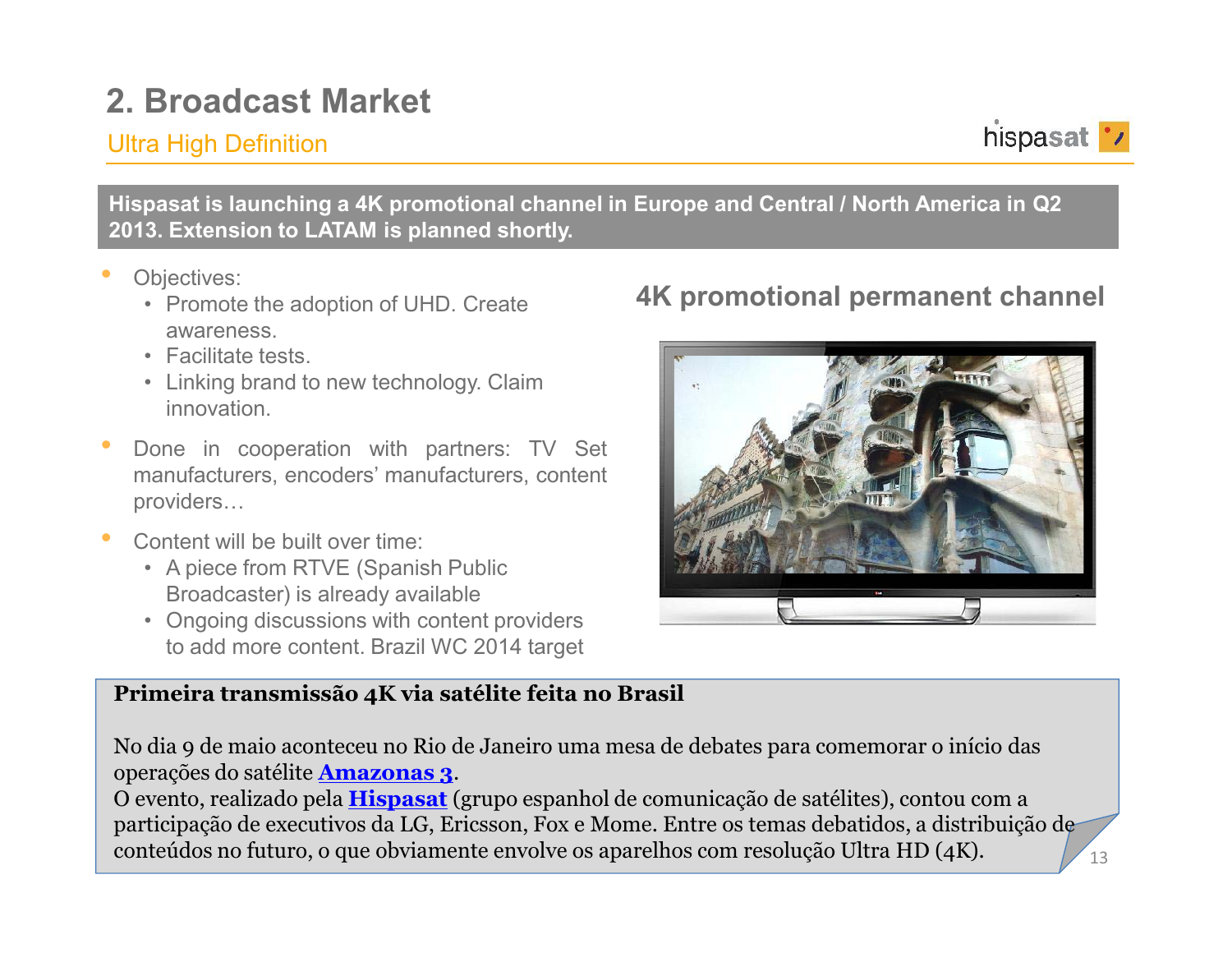#### Satellite Distribution Services



#### **The myth of C-Band enabled distribution services**

**If you are using BUD (Big Ugly Dish) systems (C-Band) for satellite distribution, try Ku Band dishes…it can be BUD too, but cheaper capacity !!!**

- • Ku vs. C band Comparison - Hypotheses
	- 29.86 Msps
	- 36 MHz transponders
- $\bullet$  DVB-S2, 8PSK  $\frac{3}{4}$
- Target availability: > 99,95% average year

 $\rightarrow$ Ku band offers more robust performance with smaller antennas for the same target availability.

 $\rightarrow$ C Band has small margin and is more sensitive to interferences.

|                         | <b>C Band</b> | <b>Ku Band</b> |  |
|-------------------------|---------------|----------------|--|
| Antenna Diameter        | $> 2,4$ m     | $1,2 \, m$     |  |
| <b>Clear Sky Margin</b> | $\sim$ 2 dB   | > 6 dB         |  |
| Availability (% a.y.)   | > 99,95       | > 99,95        |  |
|                         |               |                |  |